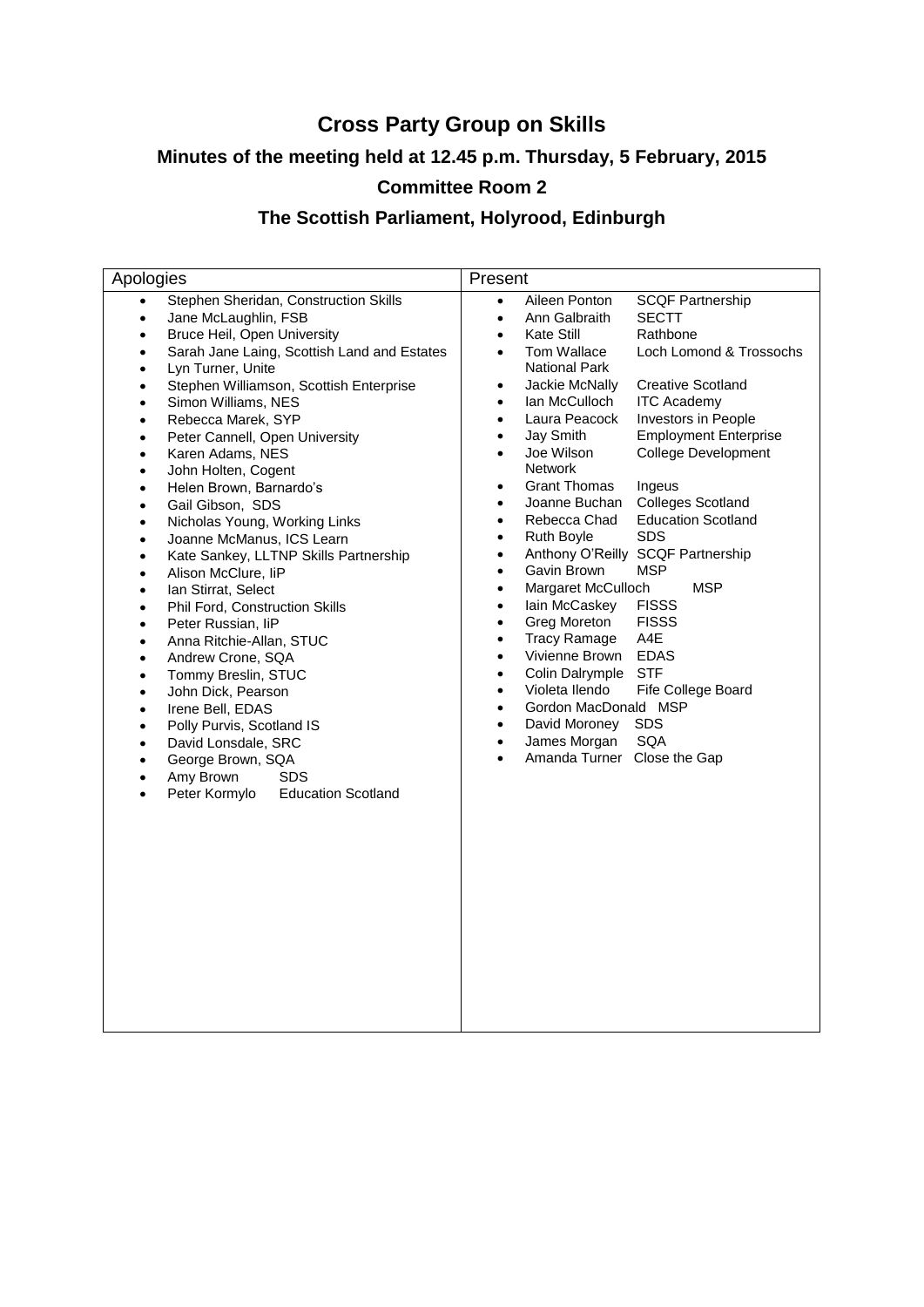#### **1. Agenda Item 1 - Welcome**

1.1 Gavin Brown MSP as Co-Convenor opened the meeting and welcomed members.

#### **2. Agenda Item 2 - Apologies**

2.1 Mr Brown noted apologies from Members and welcomed Gordon MacDonald as the new SNP MSP on the group replacing Marco Biagi.

#### **3. Agenda Item 3 – Matters Arising**

3.1 The minutes from the meeting on 27 November 2014 were adopted as an accurate record.

3.2 There were no matters arising from the Minutes.

3.3 Mr Brown took the opportunity to thank the meeting's lunch sponsor, The Scottish Credit and Qualifications Framework Partnership, represented at the meeting by Aileen Ponton.

#### **4. Presentations & discussion**

4.1 Martin Docherty then opened his presentation entitled "*Volunteering: Skills development and sustainable economic benefits".* A brief overview of volunteering was given with statistics on current numbers acting as volunteers and the types of activities volunteers can get involved in. This was further broken down to volunteering rates in the various local authorities and opened up to describe the various skills gained through volunteering which could be of ultimate benefit to employers.

Martin used the example of Standard Life offering their services to decrease the turnaround time for processing of Disclosure Scotland forms saying that those who had volunteered their services discovered skills they did not know they had by carrying out the exercise.

He went on to emphasise that volunteers require a specific skillset along with good soft skills and that a challenge exists to ensure all volunteers possess a minimum skillset. Martin concluded by saying that Volunteer Scotland is happy to help organisations to develop any of these areas. A copy of the presentation is attached to this note.

4.2 Mr Brown thanked Martin for his contribution and opened the meeting to questions and discussion on the information contained in the presentation.

4.3 Colin Dalrymple pointed out that those furthest away from the workforce are also furthest away from volunteering and asked for Martin's view on this. Martin replied that jobseekers often develop soft skills to address this.

4.4 Margaret McCulloch raised the issue of social isolation and loneliness and asked how the organisation reached out to homeless people or those with chaotic lifestyles who would not normally put themselves forward for volunteering. She made the point that by saying volunteers need a minimum skill level these groups are being excluded.

Martin replied that not everyone can become a volunteer immediately. Some need support before they can do so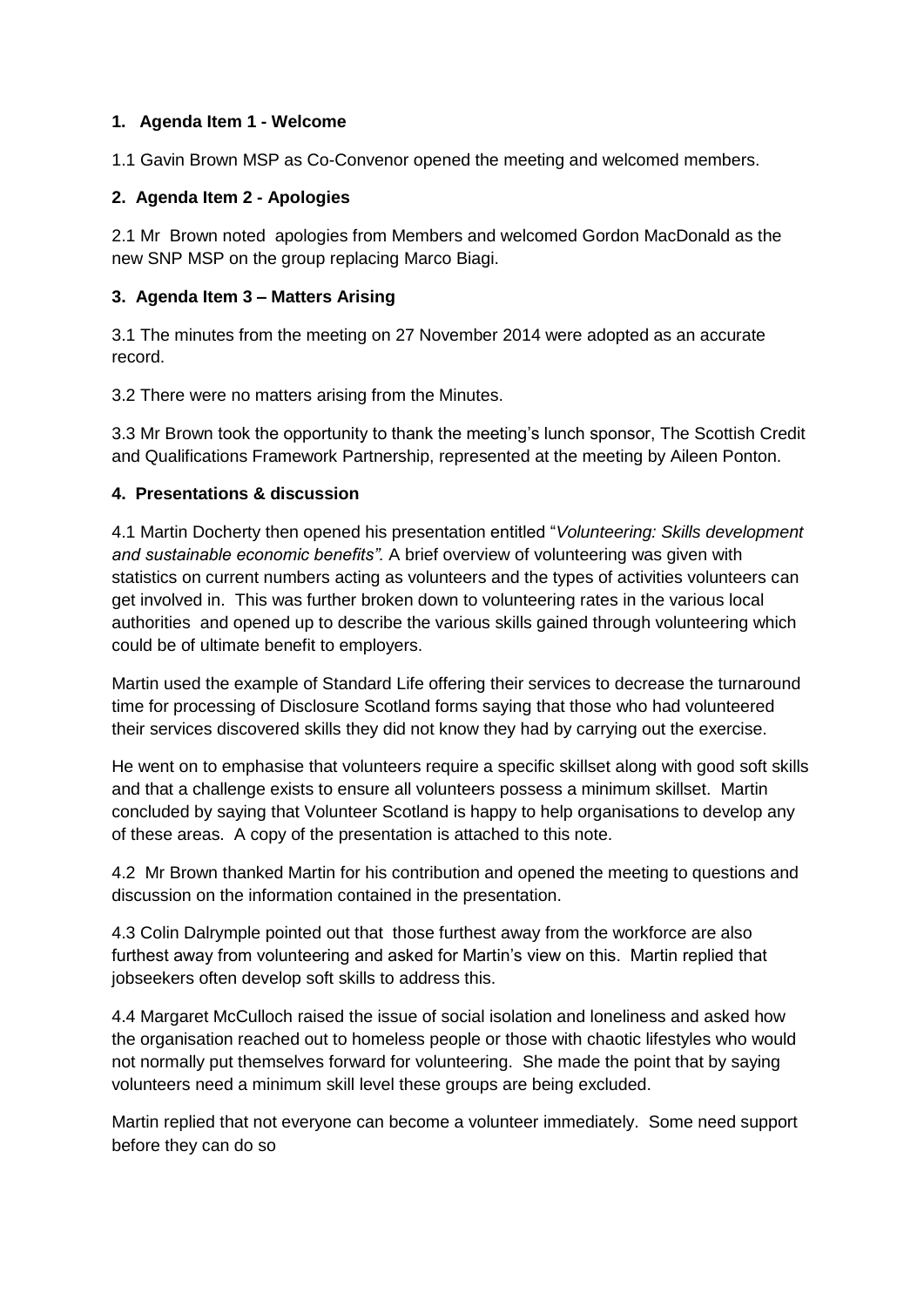4.5 Laura Peacock said that there was a big role to be played by volunteer managers to develop people skills in this area and help them to articulate their skills.

Martin agreed but emphasised that volunteering has a cost. He said that volunteers cost money and time and organisations must be prepared to invest in volunteers to get the benefit.

4.6 Kate Still informed the group that Rathbone runs a number of national training programmes but that there is a group of people not coming forward and these groups need to be targeted. She said that there is European Social Fund monies available for such things which in her view is not being exploited.

4.7 Gavin Brown said that there were a lot of good organisations mentioned both in the presentation and the discussions and asked what could be done from a policy point of view to engage smaller businesses in the process. Michael replied that they need to recognise the skills needed and the fact that there is a cost. He said that it is critical to build an opportunity around a volunteers needs.

#### **5. Skills Development Scotland update on Scottish Apprenticeship week**

5.1 David Moroney provided a brief update on this item saying that this was the fifth annual Scottish Apprenticeship week and it has now grown to more than 160 events taking place during the week. He said that SDS provide the platform but it is for others to get involved. David's complete presentation including video clips can be accessed using this link:

 - [https://prezi.com/pbhqsdjy6wol/scottish-apprenticeship-week-](https://prezi.com/pbhqsdjy6wol/scottish-apprenticeship-week-2015/?utm_campaign=share&utm_medium=copy)[2015/?utm\\_campaign=share&utm\\_medium=copy](https://prezi.com/pbhqsdjy6wol/scottish-apprenticeship-week-2015/?utm_campaign=share&utm_medium=copy)

5.2 Colin Dalrymple said that STF were a strong supporter of Apprenticeship week and he invited SDS to attend their Parliamentary reception where they would be unveiling the Apprentice of the Year.

5.3 Gordon MacDonald asked if there was information on sectors where there should be a demand for apprenticeships or why certain sectors might not be engaging. David said that there was research being carried out to identify key growth sectors such as life sciences, digital sectors and so on.

5.4 Ian McCulloch pointed out that such sectors are aspirational. He said that we should not lose sight of the traditional sectors such as tourism and hospitality.

5.5 Laura Peacock said that IiP will be working with 250 organisations next year and as an organisation were keen to engage with Scottish Apprenticeship week. She asked how they could forward plan for this. David said that there were improved links on the SDS website and the events guides were more user friendly now.

5.6 Aileen Ponton pointed out that there were also newer Technical and Professional apprenticeships also available and she asked whether SDS would use Scottish Apprenticeship week to promote these to which the answer was 'Yes'.